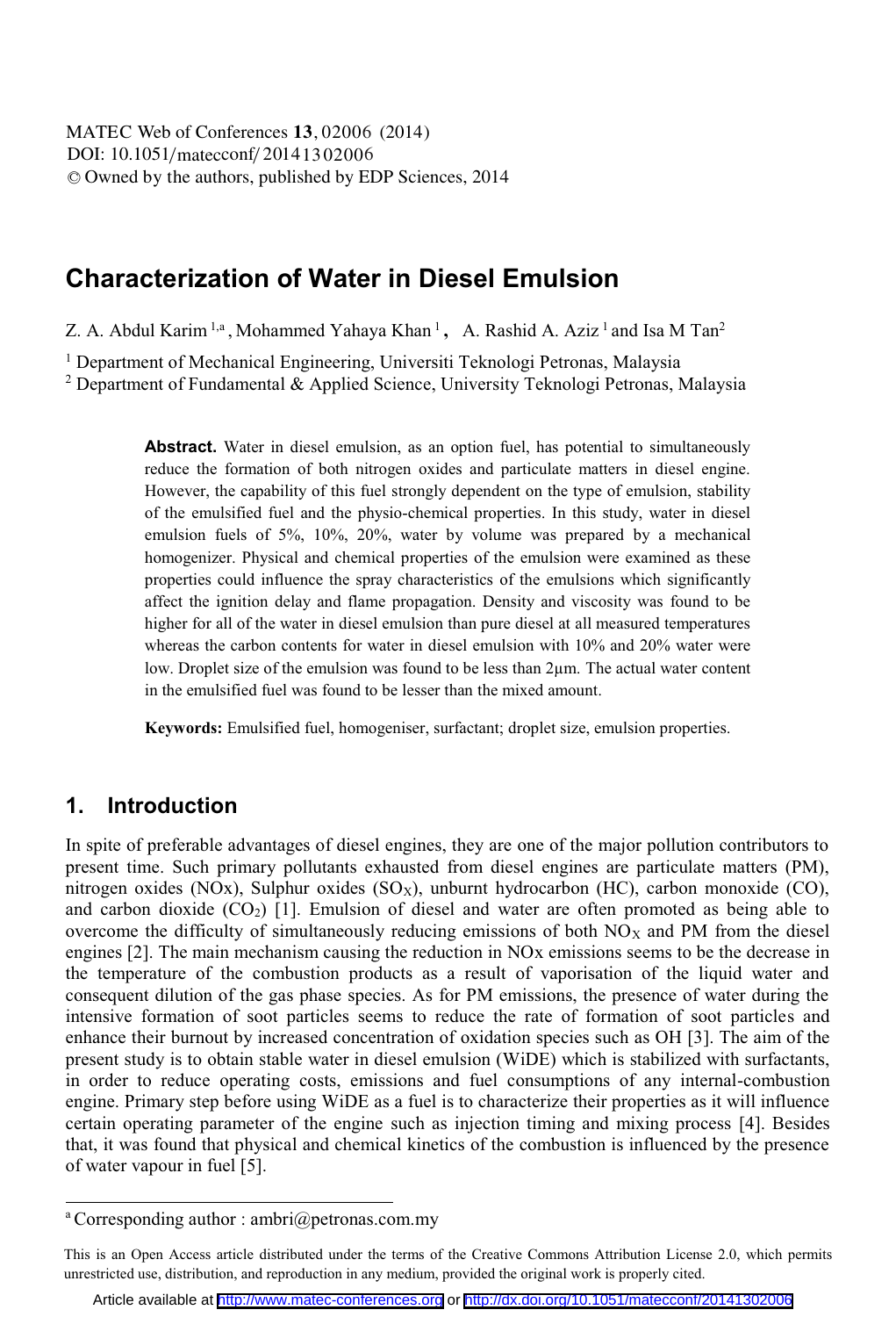# **2. Methodology**

Two-phase water in diesel emulsion (WiDE) as shown in Figure 1 was prepared using mechanical homogenizer. Commercially available surfactant, commercial diesel, and distilled water were used for the emulsion. Three blends of WiDE with 5%, 10%, 20%, water by volume were prepared.

Anton Paar Microviscometer Lovis 2000ME and density meter DMA 4500M were used to measure the viscosity and density of WiDE and diesel at different temperatures. Calorific values of the fuels were obtained using Leco AC-350 bomb calorimeter which was calibrated using standard benzoic acid as standard. Water droplet and distribution was captured by using MEIJI-ML 9300 and measurements were made by using software Toupview-3.0. Chemical characteristics were analysed using CHNS analyser. Stability of the WiDE was visually observed. METTLER TOLEDO T70 auto titrator was used to ascertain the actual water content in WiDE upon homogenising. Hydranal composite-5 and methanol rapid were used as reagent and solvent respectively.



Figure 1. Concept of two-phase Water-in-oil emulsion [6]

## **3. Results and Discussions**

#### **3.1 Stability of WiDE**

The most important factor in the preparation of emulsions is the selection of suitable surfactant or blend of surfactants which can satisfactorily emulsify the chosen ingredients at a specific temperature. Emulsification is greatly influenced by hydrophile–lipophile balance (HLB) of any surfactant/ emulsifier [7]. Percentage of water in the emulsion, stirring intensity, stirring duration, emulsifying temperature and operational pressure are other parameters of interest that affect the stability of an emulsion. The WiDE prepared for the current study was observed for more than 90 days since it was emulsified and found to be stable as shown in Figure 2. It was noted that, the larger the amount of water content in the emulsion, the brighter milky emulsion is produced.



**Figure 2.** Stable WiDE samples with 5%, 10% and 20% water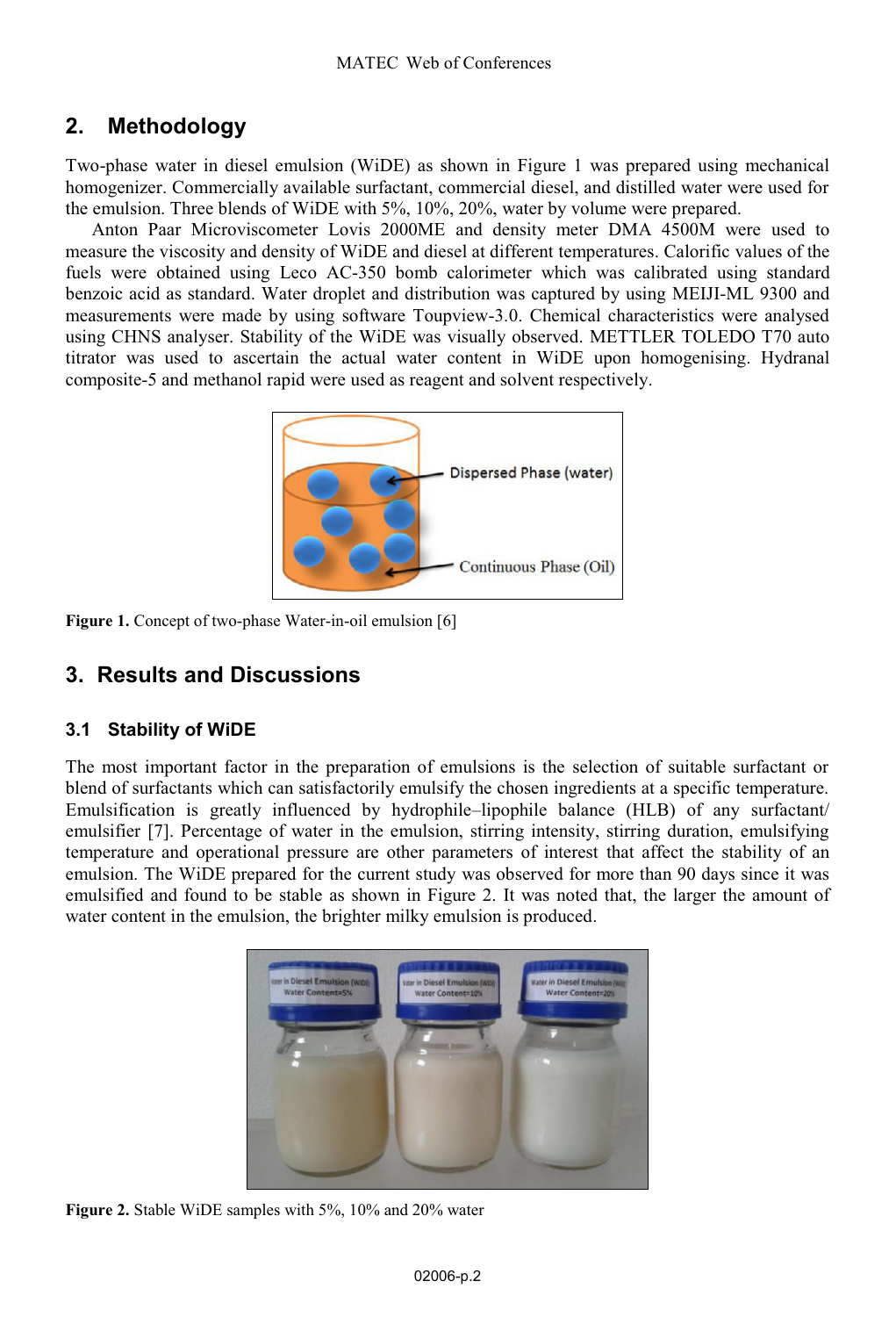#### **3.2 Water content of WiDE**

The presence of water in WiDE is a key issue to be addressed since it will affect the ignition delay timing [8, 9]. Karl Fischer titration (volumetric) principle was used in determining the actual water content of the prepared WiDE samples.

| Sample    | <b>Expected water content</b><br>$\frac{1}{2}$ | <b>Actual water content</b><br>$\frac{1}{2}$ | Difference in<br>water content |
|-----------|------------------------------------------------|----------------------------------------------|--------------------------------|
| WiDE-5    |                                                | 3.323                                        | 1.677                          |
| $WiDE-10$ |                                                | 6.408                                        | 3.592                          |
| $WiDE-20$ | 20                                             | 14.681                                       | 5.319                          |

**Table 1**. Water content in WiDE

Contradictorily, water content was found to be lesser upon mixing in all WiDE samples as summarised in Table 1. In order to affirm the results, each test was repeated thrice and average values were tabulated. The probable reason for lesser water content in the prepared WiDE is due to evaporation of water during homogenising. During the process to break the droplet size into micro size level, the emulsion was made to pass through a stator and a rotor spaced at 50 microns gap with a rotating speed of 3000 rpm. Hence water was subjected to very high shearing force at elevated temperature (85°C -90°C) and pressure (1-2 bar) leading to cavitation that caused water to evaporate. This reveals that production method is also one of the important criteria to be considered while producing WiDE to maintain the required water level in the emulsion.

#### **3.3 Density and Viscosity**

It is evident that the density of the emulsion increases with increase in the amount of water in the mixture. This is attributed to the higher density of water that is being added to diesel fuel which is of lower density. Densities for diesel and the three WiDE samples measured at 20°C to 50°C are plotted in Figure 3. WiDE-20 has 3.46% higher density than diesel at 50°C. Difference in density level between WiDE-5 and WiDE-10 is between 0.54 to 0.75% and it was around 1.8% to 1.9% in case of WiDE-10 and WiDE-20.



**Figure 3.** Density of Diesel and WiDE samples **Figure 4**. Viscosity of Diesel and WiDE samples

Viscometer was used to find viscosity of WiDE and diesel for the temperature range as shown in Figure 4. The viscosity of WiDE-20 is 58% higher than diesel at 50°C. The difference in viscosity between WiDE-5 and WiDE-10 is small while in case of WiDE-10 and WiDE-20 it was around 28.28 to 31.16%. Both density and viscosity variation between WiDE-5 and WiDE-10 are insignificant and is due to the reduction in the actual water content in the mixture which was not maintained.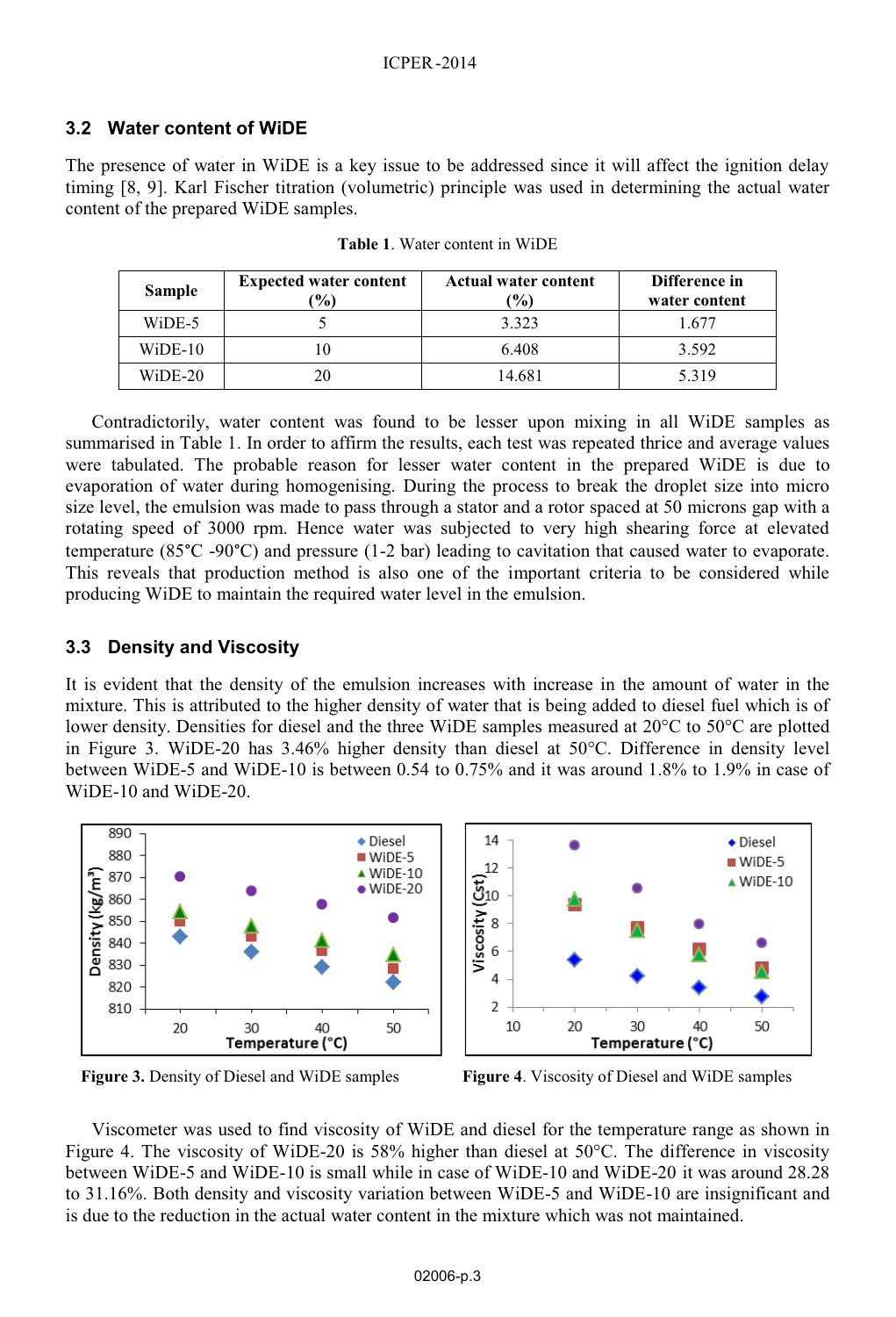## **3.4 Calorific Value**

The presence of water leads to lower heating value of WiDE and can be attributed to slight reduction in engine power when used as fuel. The gross calorific value of WiDE was decreased with increase water content as shown in Table 2.

| Sample-ID | Gross Calorific Value ( J/g) |
|-----------|------------------------------|
| Diesel    | 42600                        |
| WiDE-5    | 37460                        |
| WiDE-10   | 36942                        |
| WiDE-20   | 32481                        |

**Table 2**. Calorific Value of WiDE and Diesel

## **3.5 CHNS Analysis**

Carbon content was higher than diesel for WiDE with 5% water which can be attributed to the influence of surfactant along with lesser water. Carbon for WiDE with 10% and 20% water were less compared to diesel. Hydrogen presence was higher than pure diesel for WiDE with 5% and 10% water. Whereas, sulphur was found to be higher for all three WiDE samples, as shown in Table 3. Surfactants used should easily burn with no soot and free of sulphur and nitrogen [10].

|  |  |  | <b>Table 3.</b> CHNS values of diesel and WiDE with 5%, 10% and 20% water |
|--|--|--|---------------------------------------------------------------------------|
|--|--|--|---------------------------------------------------------------------------|

| Sample ID | Carbon% [w/w] | Hydrogen $\%$ [w/w] | Nitrogen $\%$ [w/w] | Sulphur $\%$ [w/w] |
|-----------|---------------|---------------------|---------------------|--------------------|
| Diesel    | 81.38         | 11.86               | 0.1013              | 0.1257             |
| WiDE-5    | 86.32         | 16.416              | 0.1123              | 0.821              |
| $WiDE-10$ | 78.65         | 12.403              | 0.193               | 0.6793             |
| $WiDE-20$ | 68.94         | 9.734               | 0.221               | 0.4793             |

## **3.6 Water distribution and Droplet Diameter**

The distribution of water in WiDE of 5%, 10% and 20% are shown in Figure 5 (a) to (c), respectively. The images were captured by optical microscope with 400X magnification. It is known that the droplet diameter of the micro-emulsions should not vary beyond 0.1 to 20µm. The smaller droplets tend to evaporate more quickly and form a better air-fuel mixture, hence the reduction in soot when the mixture burns [11-13]. Images show that mean droplet diameters are in the acceptable range for all the three WiDE samples.